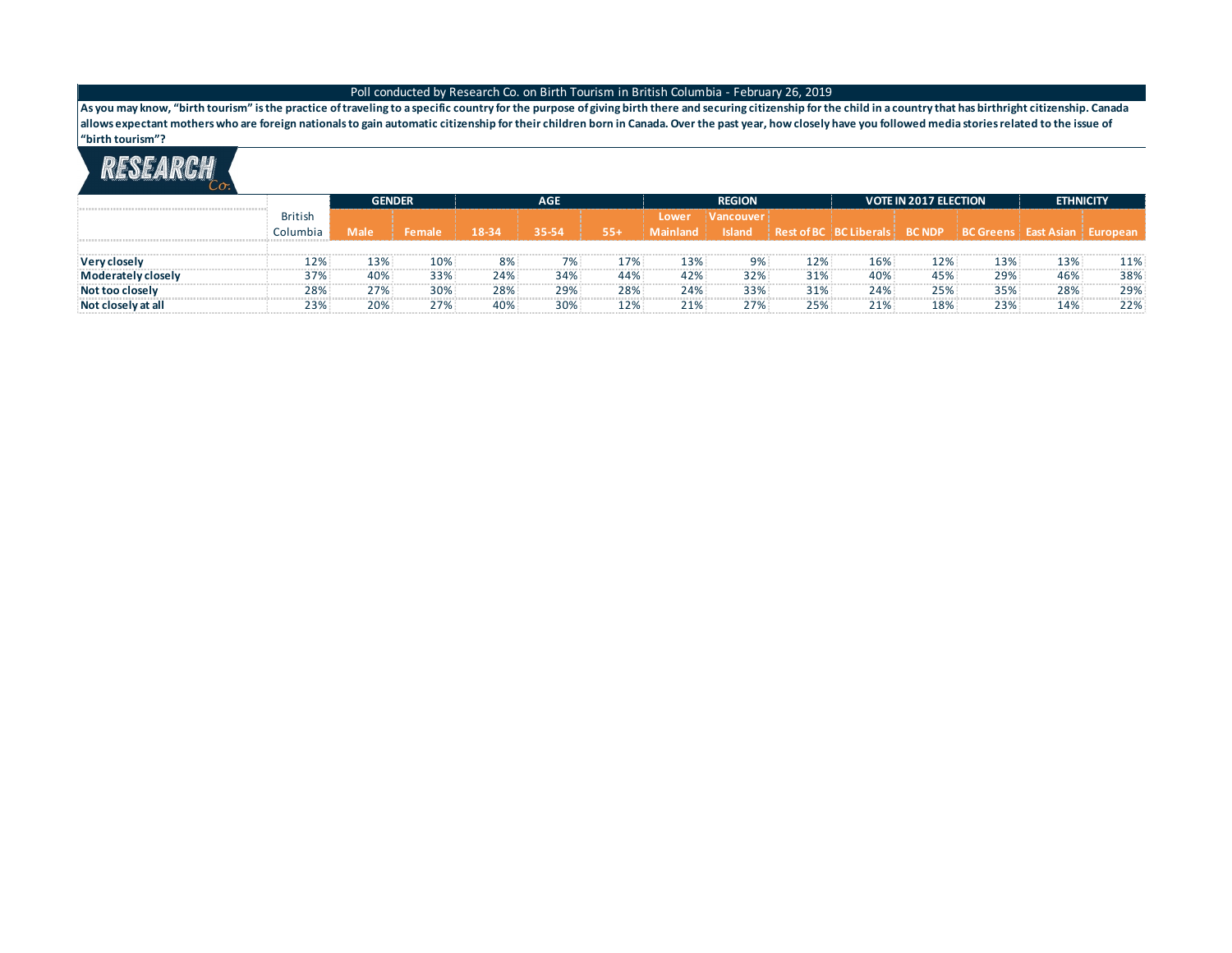**From what you have seen, read, heard or experienced about "birth tourism" in Canada, do you agree or disagree with each of the following statements?**

|                                                               |                | <b>GENDER</b> |                              |                                                  | <b>AGE</b>                        |          |          | <b>REGION</b>           |                              |                                   | <b>VOTE IN 2017 ELECTION</b> |                                   | <b>ETHNICITY</b> |                                                 |
|---------------------------------------------------------------|----------------|---------------|------------------------------|--------------------------------------------------|-----------------------------------|----------|----------|-------------------------|------------------------------|-----------------------------------|------------------------------|-----------------------------------|------------------|-------------------------------------------------|
|                                                               | <b>British</b> |               |                              |                                                  |                                   |          | Lower    | <b>Vancouver</b>        |                              |                                   |                              |                                   |                  |                                                 |
|                                                               | Columbia       | <b>Male</b>   | Female                       | 18-34                                            | 35-54                             | $55+$    | Mainland | <b>Island</b>           |                              | Rest of BC   BC Liberals   BC NDP |                              | BC Greens   East Asian   European |                  |                                                 |
|                                                               |                |               |                              |                                                  |                                   |          |          |                         |                              |                                   |                              |                                   |                  |                                                 |
| "Birth tourism" can be unfairly used to gain access to        |                |               |                              |                                                  |                                   |          |          |                         |                              |                                   |                              |                                   |                  |                                                 |
| Canada's education, health care and social programs           |                |               |                              |                                                  |                                   |          |          |                         |                              |                                   |                              |                                   |                  |                                                 |
| <b>Strongly agree</b>                                         | 59%            | 60%           | 58%                          | 35%                                              | 56%                               | 73%      | 62%      | 59%                     | 53%                          | 66%                               | 57%                          | 54%                               | 61%              | 59%                                             |
| Moderately agree                                              | 23%            | 24%<br>. 7    | 23%<br>.                     | 30%<br>.                                         | 24%<br>-------- <del>-</del> ---- | 20%<br>. | 22%<br>. | 25%<br>. <sup>1</sup> . | 25%<br>------- <i>-</i> ---- | 24%<br>and a series for a series  | 24%<br>.                     | 27%<br>.                          | 24%<br>. 7       | 25%                                             |
| Moderately disagree                                           | 6%<br>. 3 .    | .             | 6%<br>.                      | 12%<br>.                                         | 6%<br>والمتمر والمتراوين          | 3%       | 5%       |                         | 10%                          | 3%                                | 8%                           | 10%                               | 10%<br>. 7       | 5%                                              |
| <b>Strongly disagree</b>                                      | 4%             | 3%            | 6%                           | 9%                                               | 6%                                | 2%       | 3%       | 5%                      | 5%                           | 2%                                | 6%                           | 8%                                | 1%               | 5%                                              |
| <b>Not sure</b>                                               |                |               |                              | 14%                                              |                                   | 2%       |          |                         |                              |                                   | 5%                           | 2%                                | 4%               |                                                 |
| "Birth tourism" can displace Canadians from hospitals         |                |               |                              |                                                  |                                   |          |          |                         |                              |                                   |                              |                                   |                  |                                                 |
| <b>Strongly agree</b>                                         | 38%            | 37%<br>.      | 39%<br>----------            | 22%                                              | 39%                               | 45%      | 40%      | 39%                     | 31%                          | 43%                               | 39%                          | 30%                               | 32%              | 39%                                             |
| Moderately agree                                              | 25%            | 25%           | 24%                          | 26%                                              | 24%                               | 25%      | 28%      | 21%                     | 22%                          | 28%                               | 24%                          | 19%                               | 41%              | 22%                                             |
| Moderately disagree                                           | 16%            | .<br>17%      | <b>SALES AND REAL</b><br>15% | .<br>20%                                         | .<br>15%                          | 15%      | 13%      | 16%                     | 23%                          | .<br>13%                          | .<br>17%                     | .<br>24%                          | 14%              | 17%                                             |
| <b>Strongly disagree</b>                                      | 8%             | .<br>7%       | .<br>10%                     | <b><i><u><b>ALCOHOL: 1999</b></u></i></b><br>11% | .<br>9%                           | .<br>7%  | .<br>8%  | <b>.</b><br>9%          | .<br>8%                      | 5%                                | .<br>12%                     | 12%                               | 4%               | <b><i><u><b>ALCOHOL: 1999</b></u></i></b><br>9% |
| Not sure                                                      | 13%            | 14%           | 12%                          | 22%                                              | 14%                               | 9%       | 12%      | 13%                     | 16%                          | 10%                               | 8%                           | 14%                               | 10%              | 13%                                             |
| "Birth tourism" can degrade the value of Canadian citizenship |                |               |                              |                                                  |                                   |          |          |                         |                              |                                   |                              |                                   |                  |                                                 |
| <b>Strongly agree</b>                                         | 48%            | 49%           | 47%                          | 27%                                              | 48%                               | 58%      | 50%      | 49%                     | 40%                          | 55%                               | 46%                          | 38%                               | 42%              | 48%                                             |
| Moderately agree                                              | 18%            | 19%           | 16%<br>.                     | 17%                                              | 16%                               | 19%      | 19%      | 18%                     | 14%                          | 20%                               | 20%                          | 15%                               | 28%              | 17%                                             |
| Moderately disagree                                           | 15%            | .<br>12%<br>. | 18%                          | 21%                                              | 16%                               |          | 13%      | 15%                     | 22%                          | 12%                               | 16%                          | 26%                               | 20%              | 15%<br><b><i><u><b>ALCOHOL</b></u></i></b>      |
| <b>Strongly disagree</b>                                      | 11%            | 12%<br>. 7    | 10%<br><b></b>               | 21%                                              | 9%                                | 8%       | 9%       | 11%                     | 16%                          | 7%                                | 14%                          | 16%<br>.                          | 3%<br>.          | 13%<br><b>CONTRACTOR</b>                        |
| <b>Not sure</b>                                               | <b></b>        |               | 8%                           | 14%                                              | 10%                               | 4%       |          | 7%                      | 8%                           |                                   | 5%                           | 5%                                | 8%               |                                                 |
|                                                               |                |               |                              |                                                  |                                   |          |          |                         |                              |                                   |                              |                                   |                  |                                                 |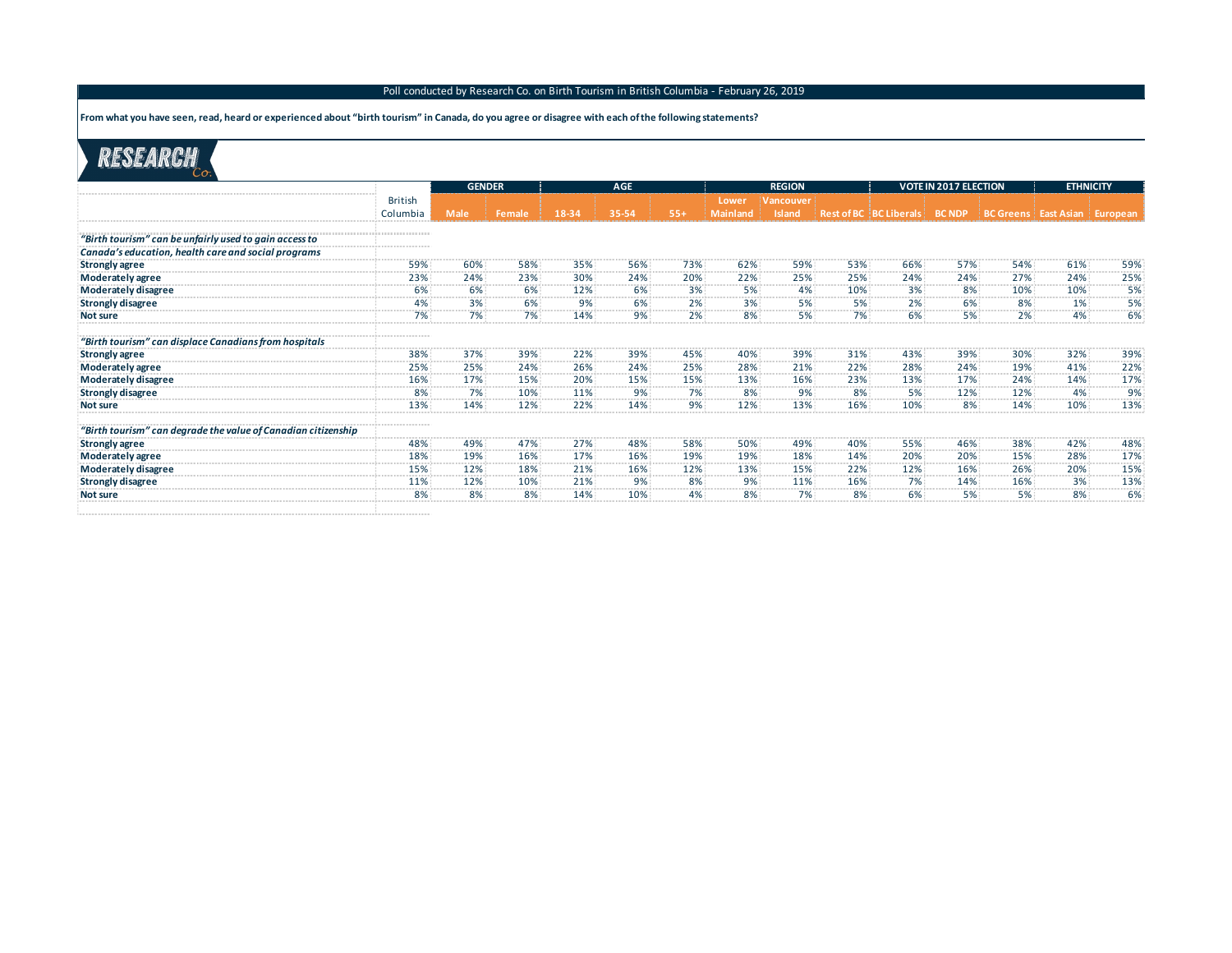As you may know, there have been reports of unregulated "for profit" businesses that have facilitated the practice of "birth tourism" in Canada. Thinking about this, do you agree or disagree with the federal **government establishing a committee to investigate the full extent of "birth tourism" in Canada?**

|                          |                | <b>GENDER</b> |        |       | <b>AGE</b> |       |          | <b>REGION</b> |       |                                                                                    | <b>VOTE IN 2017 ELECTION</b> | <b>ETHNICITY</b> |     |     |
|--------------------------|----------------|---------------|--------|-------|------------|-------|----------|---------------|-------|------------------------------------------------------------------------------------|------------------------------|------------------|-----|-----|
|                          | <b>British</b> |               |        |       |            |       | Lower    | i Vancouver   |       |                                                                                    |                              |                  |     |     |
|                          | Columbia       | <b>Male</b>   | Female | 18-34 | 35-54      | $55+$ | Mainland | <b>Island</b> |       | Rest of BC   BC Liberals   BC NDP   $\overline{BC}$ Greens   East Asian   European |                              |                  |     |     |
|                          |                |               |        |       |            |       |          |               |       |                                                                                    |                              |                  |     |     |
| : Strongly agree         | 58%            | 57%           | 58%    | 39%   | 53%        | 69%   | 60%      | 55%           | 56%   | 59%                                                                                | 59%                          | 54%              | 53% | 61% |
| Moderately agree         | 27%            | 27%           | 28%    | 34%   | 29%        | 23%   | 26%      | 31%           | 27%   | 29%                                                                                | 28%                          | 36%              | 32% | 27% |
| Moderately disagree      | 6%             | 6%            | 7%     | 12%   | 8%         | 2%    | 5%       | 7%            | $7\%$ | 6%                                                                                 | 7%                           | 3%               | 8%  | 6%  |
| <b>Strongly disagree</b> | 2%             | 3%            | 1%     | 3%    | 2%         | 2%    | 2%       | 2%            | 2%    | 1%                                                                                 | 2%                           | 4%               | 3%  |     |
| Not sure                 |                | 7%            | 6%     | 12%   | 8%         |       | 6%       | 6%            | 8%    | 5%                                                                                 | 4%                           |                  | 5%  | 5%  |